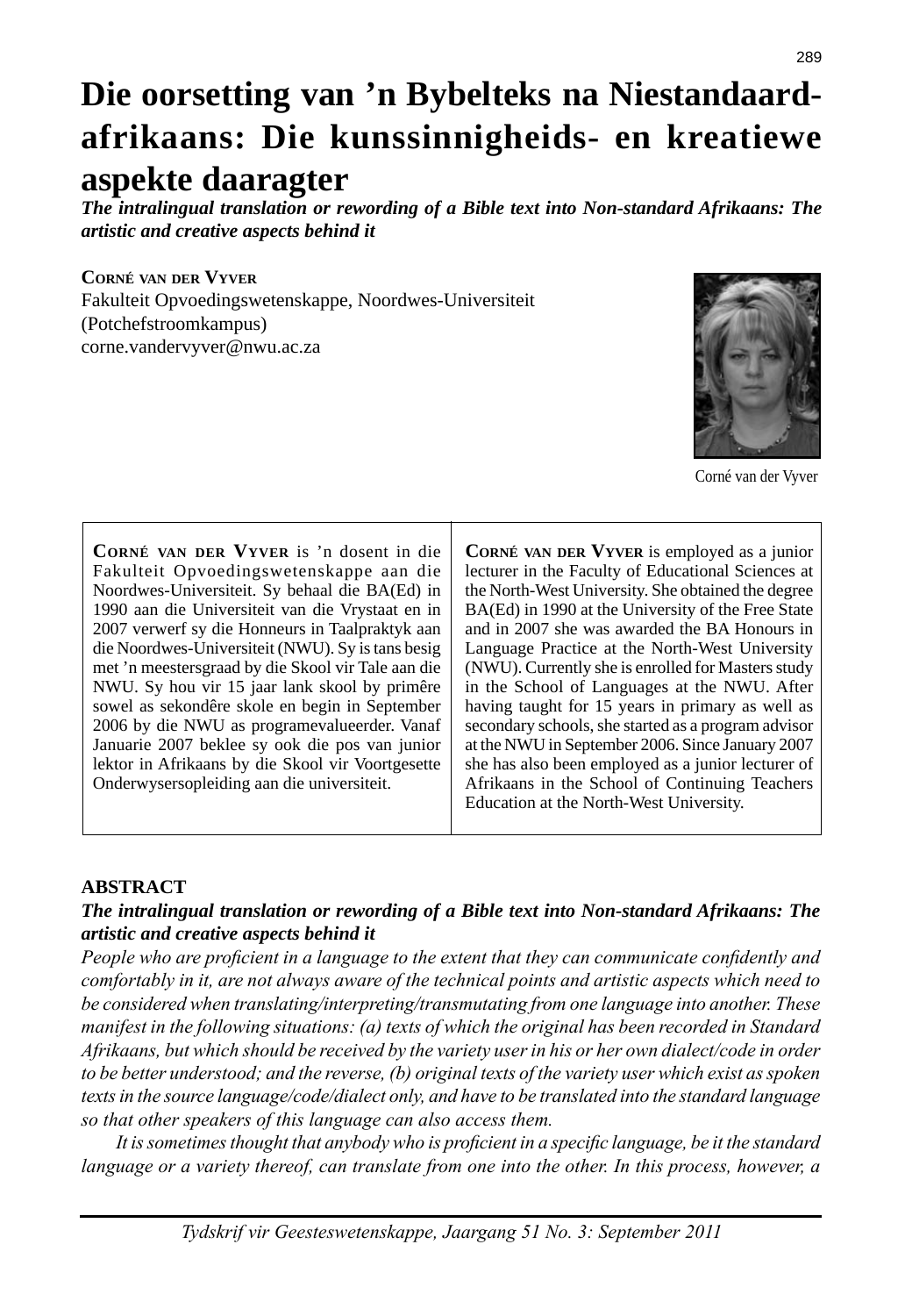*treasure of creativity, art and knowledge is overlooked, thus diminishing the enjoyment of reading a text. If, on the contrary, the art behind the translation of a text is comprehended, enjoyment when reading the translation is enhanced. Because language is descriptive, the reader who is exposed to a translation of the text will be introduced to the idiomatic use of the source language and thus obtain a view into the world, culture, habits and traditions of the variety user.*

 *The research reported in this article was directed by the following: the translation of a part of the Bible into Non-standard Afrikaans should be considered a rewording (intralingual translation) and not a translation (interlingual translation) or adaptation (intersemiotic translation). Intralingual translation recognizes the aspects of creativity and art to introduce and discuss the defence of this claim to the broader academic society.*

If a text cannot be identified as an intralingual translation the artistic and creative elements *underpinning it cannot be recognized or appreciated. Intralingual translation attempts to give configuration to the creativity and verbal art of the original variety of e.g. Afrikaans, even though it has never been recorded before. Something of the creativity and artistic principles involved in intralingual translation manifests in the attempts of the translater to transpose the text from Standard Afrikaans into the variety.*

 *It requires an artistic approach to transpose a text from Standard Afrikaans into a code of Afrikaans in such a way that it will read as a text with which the varietal speaker will be able to identify. According to Munday (2004: 24) it is essential that the transposer has the ability to use both codes of a language like a mother tongue speaker, with knowledge of and insight into the cultural background, humour and customs of both codes. With knowledge of both codes the transposer does not merely reset the text into readable format, but also recreates those elements that are not apparent in words.*

 *The claim made above has been approached from three points of view, viz. the reality that very few texts have been recorded in Non-standard Afrikaans, Jakobson's theory that the signs in the source text must be replaced with signs of equivalent value or meaning in the target text; and some fi ndings by Du Plessis (2006) that it is important that the intralingual translation takes place on three levels, namely: the language level, the geographic level and the religious level.* 

 *After a short theoretical-technical discussion, an intralingual translation of a part from the Bible in Standard Afrikaans into Tsotsi-Afrikaans is presented. This is followed by a discussion of the creative, technical and artistic aspects involved in the specific intralingual translation.* 

| <b>KEY CONCEPTS:</b> Translation; interpretation; resetting; adaptation; recreation; Non-standard |  |
|---------------------------------------------------------------------------------------------------|--|
| Afrikaans; Bible translation; variety; linguistic level; living environment                       |  |
| level; religious level                                                                            |  |

**TREFWOORDE:** Vertaling; aanpassing; oorsetting; transponering; Niestandaardafrikaans; Bybelvertaling; variëteit; linguistiese vlak; leefwêreldvlak; religieuse vlak

## **OPSOMMING**

Die oorsetting van 'n teks (soos 'n Bybelgedeelte) na Niestandaardafrikaans moet beskou word as 'n transponering (intratalige vertaling) daarvan en nie as 'n getroue en presiese vertaling (intertalige vertaling) of ook nie 'n aanpassing (intersemiotiese vertaling) nie, omdat die term *transponering* erkenning gee aan die kunssinnige- en kreatiwiteitsaspekte van die oorsetting. Hierdie uitgangspunt is vanuit drie gesigspunte benader: vanuit Jakobson se teorie, vanuit Du Plessis (2006) se beskouing van transponering en vanuit 'n eie transponering van die outeur waarmee sekere kunssinnige- en kreatiwiteitsbeginsels geïllustreer kon word. Na 'n kort teoretiestegniese bespreking word 'n transponering van 'n Bybelgedeelte uit Standaardafrikaans na Tsotsi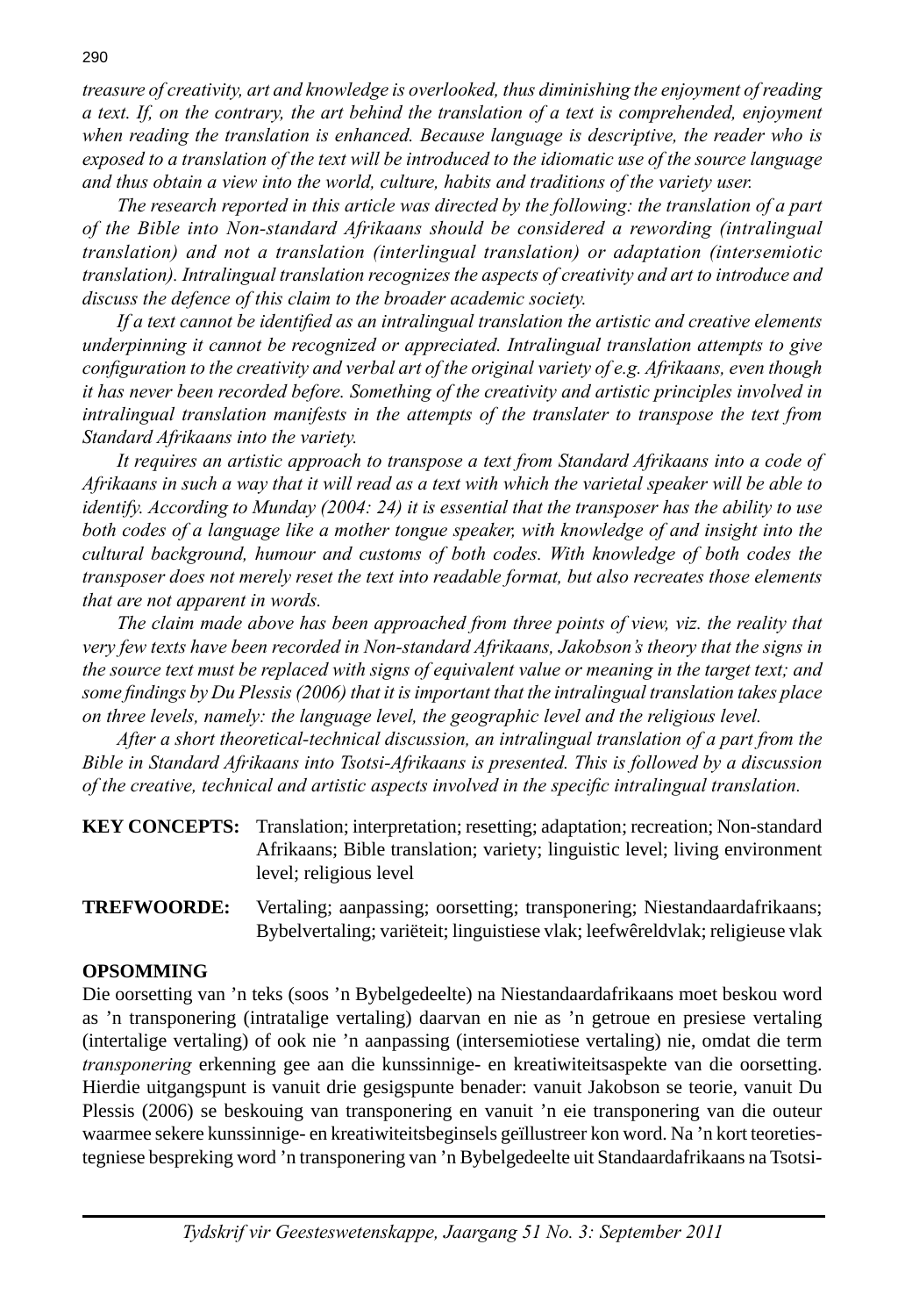Afrikaans aangebied. Daarna vind 'n bespreking van die kreatiwiteits-, tegniese en kunsaspekte van die betrokke transponering plaas.

# **INLEIDING EN AGTERGROND**

Diegene wat 'n bepaalde taal in so 'n mate magtig is dat hulle gemaklik en vrymoedig daarin kan kommunikeer, is nie altyd bewus van die kunssinnige- en kreatiewe aspekte wat in aanmerking geneem moet word wanneer 'n transponering vanuit een taal in 'n ander gedoen word nie. 'n Mens tref hierdie verskynsel in die volgende situasies aan: (a) tekste waarvan die oorspronklike byvoorbeeld in Standaardafrikaans opgeteken is, maar wat die variëteitgebruiker in sy of haar eie dialek/kode behoort te ontvang om dit beter te kan verstaan; en die omgekeerde (b) waar oorspronklike tekste van die variëteitgebruiker net as gesproke tekste in die brontaal bestaan, en oorgedra moet word in die standaardvariëteit sodat ander sprekers van die taal ook toegang daartoe kan verkry.

 Robinson (2005:142) stel tereg dat daar soms gedink word dat enigiemand wat 'n betrokke taal, hetsy die standaard-weergawe of 'n variëteit daarvan, vlot kan praat, 'n oordrag van die een na die ander kan doen. Dit is egter 'n vergissing: 'n skat van kreatiwiteit, kunssinnigheid en kennis word in die proses misgekyk en daarmee word die genot by die lees van 'n teks verminder. Indien daarteenoor die kunssinnigheid, kreatiwiteit en tegniese subtiliteite agter die oorsetting van 'n teks verstaan word, verhoog dit die genot van die lees van die oorsetting. Omdat taal beskrywend is, kan die leser wat deur middel van 'n goeie oorsetting van 'n teks met die idiomatiese taalgebruik van die brontaal te doen kry, daarmee saam insig in die variëteitgebruiker se leefwêreld, kultuur en gewoontes kry. Soos Schäffner (2008:235) tereg opmerk:

 [.]… contextual factors surrounding the translation cannot be ignored. These factors include the culture of the intended readers of the target text and of the client who has commissioned it, and, in particular, the function which the text is to perform in that culture for those readers. *Skopos* theory is directly oriented towards this function.

# **PROBLEEMSTELLING**

Die vraag wat die ondersoek gerig het en waaroor hier gerapporteer word, is watter kunssinnigheidsen kreatiewe aspekte is betrokke / kom in spel by die oorsetting van 'n Bybelgedeelte vanuit een taal in 'n ander?

# **DOELSTELLING**

Die ondersoek is gerig deur die volgende vertrekpunt of aanname: die oordrag van 'n teks (byvoorbeeld 'n Bybelgedeelte<sup>1</sup>) uit Standaardafrikaans in Niestandaardafrikaans is meer as 'n blote vertaling. Dit impliseer die transponering van die teks op meer as een vlak. Transponering gee erkenning aan die kunssinnigheids- en kreatiwiteitsaspekte van die oorsetting. Die doel van die ondersoek was om vas te stel of hierdie aanspraak verdedigbaar is.

<sup>1</sup> In hierdie artikel gaan dit nie oor die tradisionele opvatting van Bybelvertaling as vertaling van 'n geskrif waarin dogma en ideologie vervat is, wat so akkuraat moontlik aan doeltekslesers oorgedra moet word nie. Dit handel oor die skepping van 'n kreatiewe teks met die oogmerk om te vermaak en te ontroer, eerder as om te onderrig. Die Bybelteks word slegs aangewend om te verduidelik hoedat 'n transponering vanuit 'n bekende Standaardafrikaanse teks na 'n Niestandaardafrikaanse teks (kan) geskied.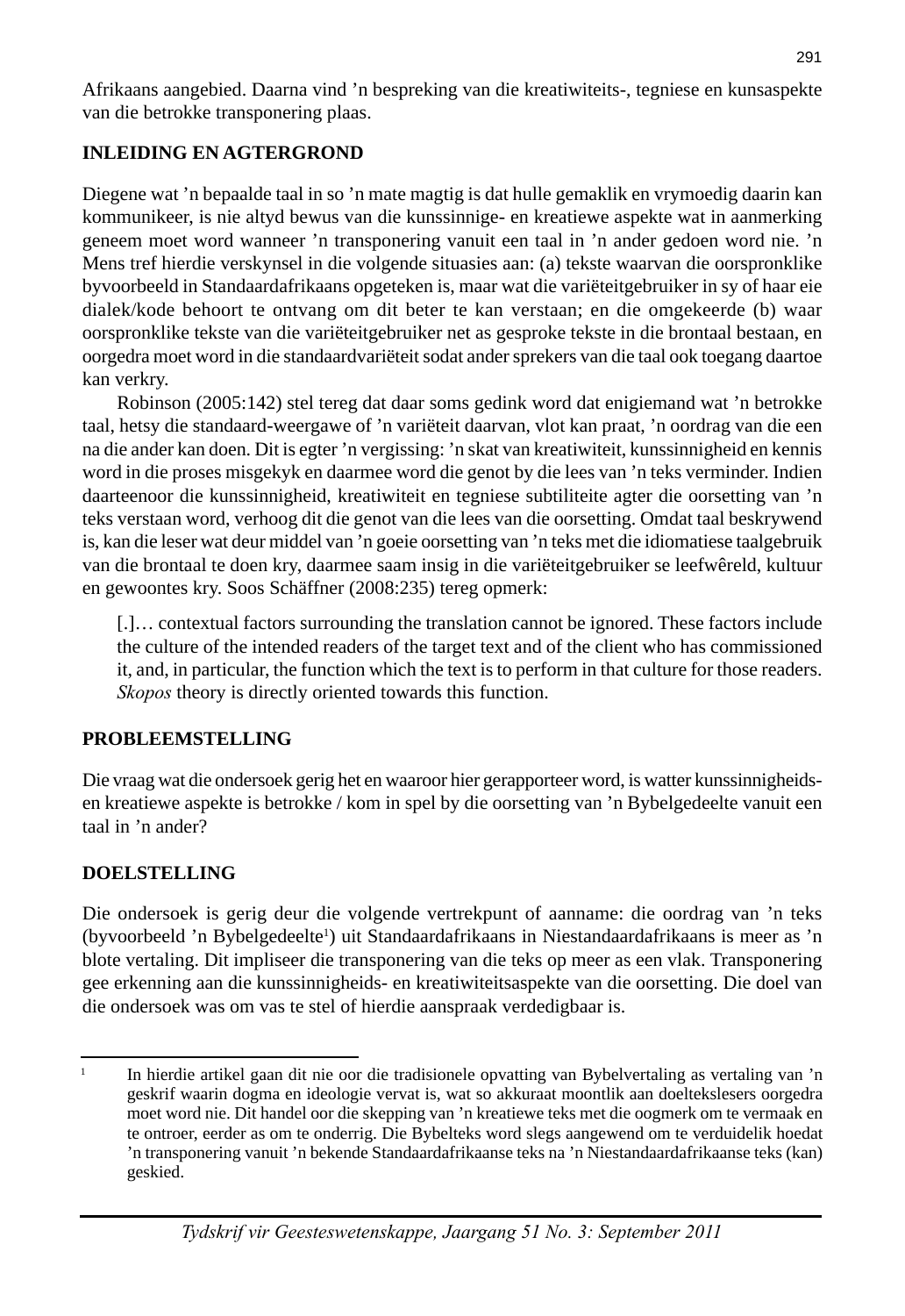# **NOODSAAKLIKHEID VAN DIE ONDERSOEK**

Afrikaans is 'n heterogene taal. Volgens Carstens (2004:281) is dit 'n historiese en sosiale feit dat daar in die Afrikaanse taalgemeenskap verskeie vorme van Afrikaans voorkom. Griekwa-Afrikaans en Tsotsi-Afrikaans is slegs twee van die vorme wat in die domein van heterogeniteit van Afrikaans voorkom, en besit, soos wat Robinson (2005:23) tereg opmerk oor elke taal of kode van 'n taal, sy eie skat van uitdrukking, idioom en vorm, ingebed in 'n bepaalde kultuur en etniese agtergrond.

 Daar bestaan min transponerings in Afrikaans na niestandaardvariëteite toe. Daarom kan die afl eiding gemaak word dat hierdie kunsvorm nog in sy kinderskoene staan wat Afrikaans betref. Die vermoede bestaan dat die rede hiervoor is dat oorspronklike tekste (soos tradisionele verhale in die brontaal of variëteit van Afrikaans) lank gelede in Standaardafrikaans opgeteken is, omdat die gebruikers van die variëteit van Niestandaardafrikaans nie kon skryf nie en geen skoolopleiding gehad het nie. Hierdie toedrag van sake het moontlik daartoe gelei dat lesers van verhale wat oorspronklik in Niestandaardafrikaans vertel is onder die wanindruk verkeer (het) dat dié verhale uit die staanspoor Standaardafrikaanse verhale was; die lesers (het nie) besef dat die verhale oorspronklik in variëteite van Afrikaans vertel is nie en dat die verhale in die oorspronklike variëteit van Afrikaans verlore geraak het. Niemand het skynbaar daaraan gedink om verhale wat oorspronklik in Niestandaardafrikaans variëteite vertel is, in daardie oorspronklike variëteitweergawes op te teken nie. Daar was dalk nie genoeg kennis of geldbronne om dit te doen nie. Al hierdie faktore het daartoe bygedra dat die oorspronklike wyse van vertelling, uitdrukkings, idiomatiese taal, kultuur en gewoontes verlore gegaan het. Dit is derhalwe noodsaaklik om hierdie verlore wyses van vertelling, uitdrukkings, idiomatiese taal, kultuur en gewoontes te laat herleef. Volgens Carstens (2004:37) ontstaan en bestaan daar in 'n multikulturele en multitalige gemeenskap (soos Suid-Afrika) kommunikasiegapings tussen lede van die onderskeie kulturele taalgemeenskappe as gevolg van die gebrek aan insig in die gewoontes en kulture van subkultuurgroepe. Daarom is dit belangrik om 'n gevoeligheid te ontwikkel vir die behoeftes en gebruike van ander kulture; wat dan onder meer effektiewe kommunikasie tussen hulle kan bewerkstellig.

#### **METODE VAN ONDERSOEK**

Transponering, soos hierbo omskryf, is vanuit drie gesigspunte benader, te wete vanuit Jakobson se teorie (Venuti 2004:139) ten opsigte van vertaling, vanuit Du Plessis (2006) se beskouing ten opsigte van transponering en laastens 'n eie transponering van die outeur waarin sekere kuns- en kreatiwiteitsbeginsels geïllustreer word. Voordat daar oorgegaan kan word tot 'n beoordeling van die aanvaarbaarheid van die vraag hierbo gestel, moet sekere kernkonsepte van die ondersoek nader omskryf word.

#### **KONSEPTUELE RAAMWERK**

Die volgende begrippe is kernterme in hierdie ondersoek: oorsetting, vertaling, aanpassing en transponering asook Niestandaardafrikaans.

 Volgens Babylon (2008) is *oorsetting* 'n vorm van transkripsie, dus *"*the conversion of spoken words into written language". Volgens die e-HAT (2009) beteken oorsetting: 1. *Handeling, daad van oor te set. 2. Vertaling: bv. die Afrikaanse oorsetting van 'n Duitse gedig.* Robinson (2005:169) omskryf *vertaling* soos volg: "The translator burrows into the source text in quest of meaning, extracts it, and renders it into the target language. Translating means channelling meaning...".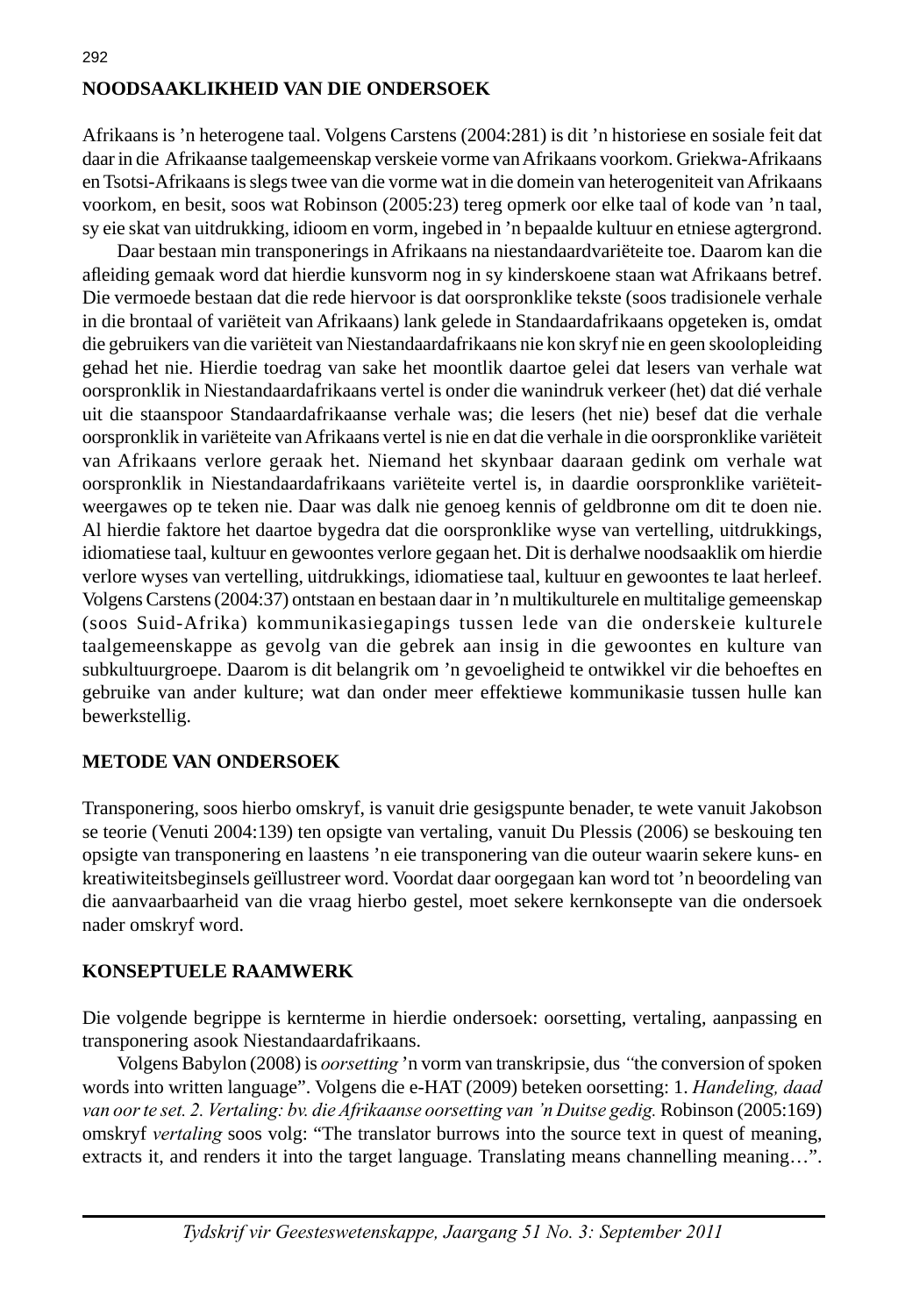Vertaling is dus 'n proses waar 'n teks vanuit die brontaal (bv. Engels) in die doeltaal (bv. Afrikaans) oorgeskryf word. Volgens Munday (2004:4) beteken "vertaling" die handeling wat 'n vertaalstuk tot gevolg het; en volgens die *Dictionary of Translation Studies* (1997:86) is intratalige vertaling (rewording) "not translation in the standard sense, but transmutation of a verbal message into another medium of expression, or in other words translation in a figurative sense, since the target code is a language 'only in a metaphorical manner of speaking'*" (*Gorlée 1994:162*).*

Volgens Nida, (2008:160),

 the success of the translation depends above all on achieving equivalent response. It is one of the four basic requirements of a translation, which are:

- Making sense;
- Conveying the spirit and manner of the original;
- Having a natural and easy form of expression;
- Producing a similar response

'n Voorbeeld van 'n poging tot getroue ekwivalente reaksie is die getroue en akkurate vertaling van byvoorbeeld die Bybel uit die oorspronklike Hebreeus of Grieks in 'n ander taal.

 *Aanpassing* word gesien as intersemiotiese vertaling. Dit is wanneer 'n teks oorgedra word na 'n nieverbale tekensisteem. Volgens Jakobson (Venuti 2004:139) word intersemiotiese vertaling gedefi nieer as "an interpretation of verbal signs by means of signs of nonverbal sign systems".

 In musiekkonteks beteken *transponering* om 'n bepaalde wysie of melodie só oor te skryf dat die oorspronklike melodie of wysie presies behou word, maar in 'n ander toonaard of sleutel herskryf word. Met ander woorde, wanneer jy na die getransponeerde weergawe luister, is dit duidelik en onmiskenbaar die oorpronklike, maar dit "klink" heel anders, sonder dat dit die oorspronklike gestroop het van enige waarde of outentisiteit. Die transponeringsproses kan van toepassing gemaak word in 'n taal, maar verg dan sekere kreatiewe en kunssinnige aspekte om die woorde (tekens) vanuit een variëteit (toonaard) na 'n ander oor te sit sonder om die betekenis (wysie) van die boodskap te beïnvloed. Volgens Umberto Eco en Siri Nergaard (2008:222) behels Jakobson se benadering tot intratalige vertaling of herbewoording juis dit: "Intralinguistic translation or rewording, is 'an interpretation of verbal signs by means of other signs of the same language'". Vir die doel van hierdie artikel word transponering gelykgestel aan intratalige vertaling.

 Volgens die e-HAT (2009) word die werkwoord "transponeer" soos volg verklaar: "oorbring, oorsit, bv. 'n musiekstuk in 'n ander toonsoort, 'n term van die een kant van 'n vergelyking na die ander kant verplaas". Die afleiding kan gemaak word dat oorsetting nie presies, akkuraat, getrou vanuit 'n brontaal gedoen word na 'n doeltaal toe nie, maar dat daar bepaalde kreatiewe en kunstegniese aspekte by betrokke is. Die proses vind plaas vanuit die kode van 'n taal in 'n ander kode van dieselfde taal.

 In die lig van die musiekkonteks van transponering sowel as die woordeboekverklaring van *transponering* kan die volgende afgelei word: Alhoewel die taal waarin die oorsetting plaasvind nêrens opgeteken is nie en 'n nuwe teks geskep moet word, word die variëteit van die spreektaal nou as skryftaal opgeteken, en dit gaan gepaard met skeppende momente, soos die vorming van nuwe woorde, woordritmes en sinswendinge.

 Variasietaalkundiges is genoodsaak om tekste van lewende, pratende variëteitsprekers self te verkry omdat geskrewe oorspronklike tekste nie beskikbaar is nie. Hierdie skaarste kan toegeskryf word aan die feit dat die versamelingsproses op 'n bepaalde wetenskaplik gekontroleerde wyse moet geskied. Die keuse van sprekers en die wyse van versameling is van groot belang (Du Plessis 2006:45). Die versamelingstaak is moeilik omdat daar dikwels van amateurs (byvoorbeeld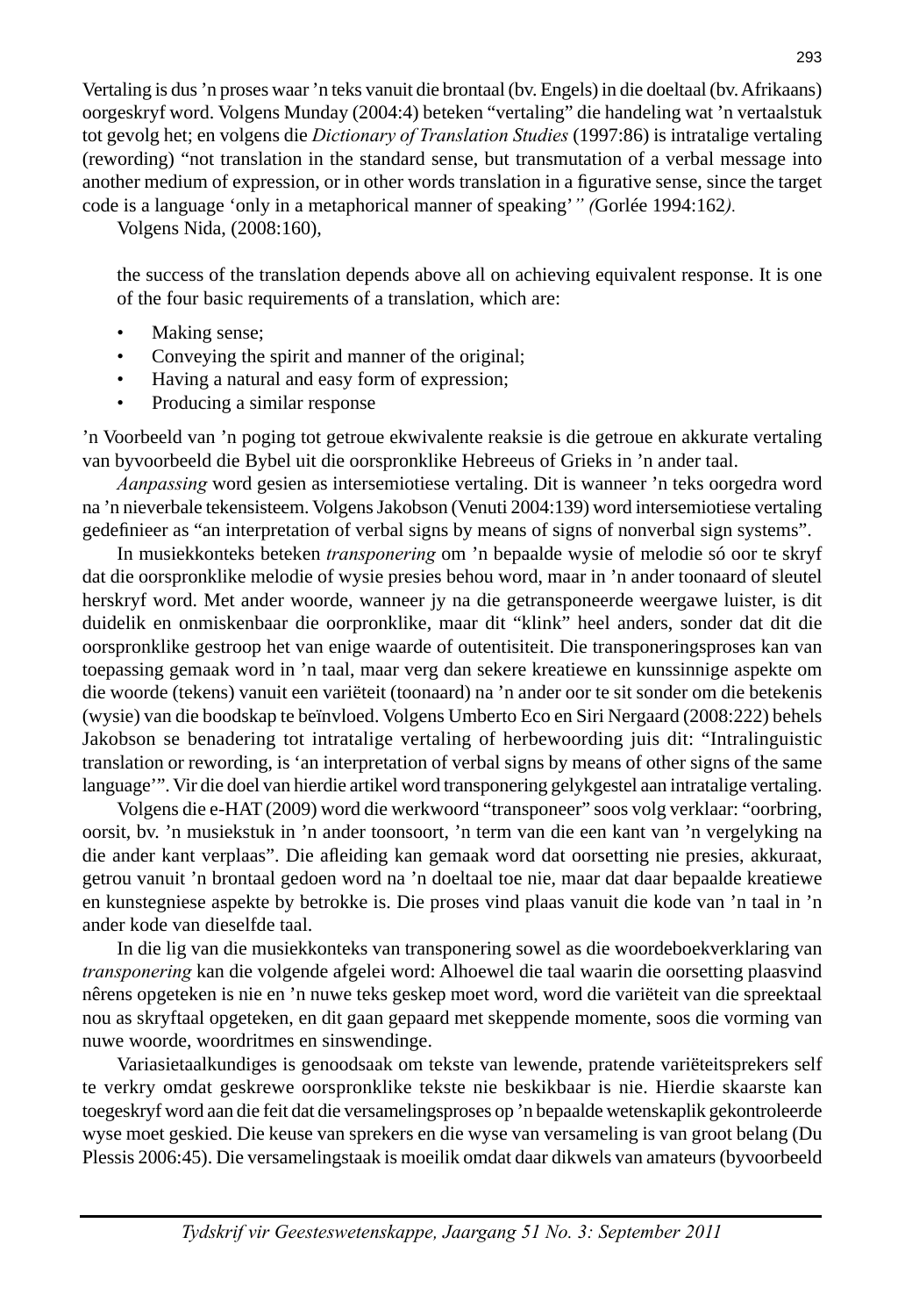die plaaslike predikant of onderwyser) gebruik gemaak moet word om die transkripsie te verrig. Dié getranskribeerde data voldoen gevolglik nie altyd aan wetenskaplik gekontroleerde standaarde vir byvoorbeeld getrouheid en akkuraatheid van die variëteit van die fiktiewe spreker se gesproke taal nie. Liggaamstaal of intonasie van die stem is teenwoordig wanneer die gesproke taal beoefen word maar nie by die lees of skrywe van 'n teks nie. Dus kan die leser van die teks die teks binne die raamwerk van die geskrewe stuk vry interpreteer. Wanneer die doeltaal nie as geskrewe taal opgeteken is nie en slegs as gesproke taal bestaan, kan die oorsetting as vrye interpretasie plaasvind.

 Du Plessis (2006:45) is verder van oordeel dat die betroubare waarneming van linguistiese feite beïnvloed word deur die volgende vier probleme wat die sistematiese ondersoek van omgangstaal belemmer (en die betroubare waarneming van linguistiese feite vir die aanhangers van abstrakte databasisse selfs onmoontlik maak):

- werklike taal is (hoogs) ongrammatikaal;
- variasies kom voor in taalgedrag en in die taalgemeenskap;
- probleme ontstaan met die hoor en opneem van die omgangstaal;
- en daar is 'n skaarste aan sekere sintaktiese vorme. (Du Plessis 2006:45)

Daar het ondanks hierdie struikelblokke onlangs wel enkele intratalige vertalings (transponerings) in die Afrikaanse taalgebied die lig gesien. Hans du Plessis (2001) het in sy bundel *Innie skylte vannie Jirre* Bybelse Psalms in Griekwa-Afrikaans getransponeer. Frans van Rensburg (2006) het die Evangelie van Matteus in Tsotsi-Afrikaans getransponeer.2 Die oorspronklike tekste van Niestandaardafrikaans sprekers (soos Du Plessis se Griekwas en Van Rensburg se Tsotsi's) sou teoreties kon bestaan in die mondelinge tradisie, maar hulle is nooit opgeteken nie. Dit is moeilik om vandag die oorspronklike mondelingse tekste van Niestandaardafrikaanse omgangstaal op 'n juiste wyse van betroubare informante te verkry, omdat omstandighede (informante reageer byvoorbeeld verskillend op die omstandighede, soos byvoorbeeld 'n radio-ateljee waar 'n opname gedoen word) en linguistiese veranderlikes (die feit dat taal daagliks vernuwe) 'n rol speel.

 Iets van die essensie van die boodskap in die "oorspronklike" Niestandaardafrikaans gaan verlore as die tekste nie ook in die variëteitstale herleef nie. Elke variëteit van Afrikaans is ingebed in 'n eie meegaande variëteit van gewoontes, gebruike en kultuur. Mense verkies om 'n teks te lees in 'n taalvariëteit wat aan hulle bekend is. Dis makliker vir hulle om met so 'n teks te identifiseer. Hier kom die kuns en kreatiewe vaardighede van die transponeerder ter sprake, want dit is 'n kuns om die teks vanuit Standaardafrikaans na 'n ander kode van Afrikaans te transponeer sodat die teks soos 'n teks sal lees waarmee die variëteitspreker kan identifiseer.

 Volgens Munday (2004:24) moet die transponeerder nie net albei kodes van Afrikaans soos 'n moedertaalspreker beheers en aanwend nie, maar die transponeerder moet ook eerstehandse kennis dra van albei kodes se kultuuragtergrond, humor en gebruike. Met hierdie kennis en insig kan die transponeerder nie net dit wat in die teks gelees word oorsit in die ander kode nie, maar ook weergee wat nié daar staan nie. Daarmee word bedoel dat 'n moedertaalspreker soms baie meer sê as net die paar woorde wat in die teks vasgelê is. Dit is 'n kuns en verg kreatiwiteit om nuanses soos stemverbuiging en liggaamstaal waar te neem en die bedoeling daarvan te transponeer.

 $\overline{2}$  Hier is inderdaad sprake van transponerings en nie van vertalings van die Bybel nie; die doel met hierdie transponerings was nie om akkurate getroue weergawes van die oorspronklike (byvoorbeeld Hebreeuse of Griekse) tekste tot stand te bring nie. Omdat die Bybel self egter veronderstel is om 'n getroue en akkurate vertaling van die oorspronklike Hebreeuse en Griekse tekste te wees, bestaan dit tans slegs in Standaardafrikaans, met die veronderstelling dat dit só meer toeganklik sal wees vir die deursnee Afrikaanssprekende.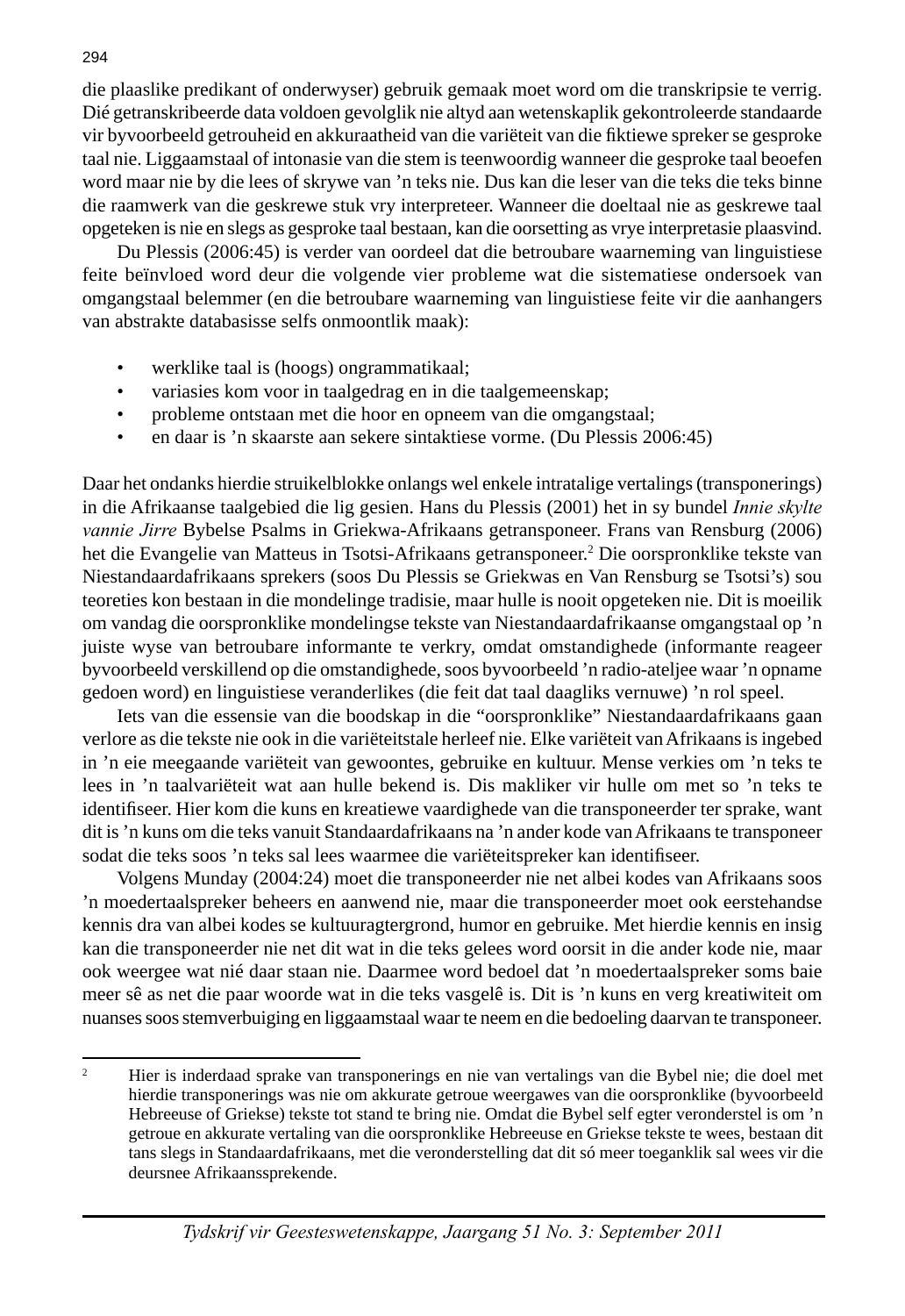Alhoewel daar in Afrikaans baie dialekte in die vorm van Streeksafrikaans bestaan, is daar variëteite wat slegs diegene verstaan aan wie die spesifieke kodes van Afrikaans bekend is (Carstens 2004:292). Hiervan is Tsotsitaal 'n voorbeeld. Dié taal is juis so ontwikkel dat die gereg nie die sprekers daarvan (dit is, bendelede) kon verstaan nie, maar dat die bendelede vrylik met mekaar kon kommunikeer oor hul bendebedrywighede sonder vrees dat hul uitgevang sou word. Die bendelede praat 'n kodetaal wat slegs verstaanbaar is vir die ingewydes in die bendelewe. Sover vasgestel kon word, bestaan daar geen oorspronklike tekste in hierdie variëteit nie. Dit verg gevolglik van die transponeerder 'n vaardigheid, 'n sekere vlak van kunssinnigheid en kreatiwiteit in die oorsit van 'n bepaalde teks vanuit een kode in 'n ander, om sodoende die insig wat hy/sy besit oor die Standaardafrikaans-spreker sowel as van die Tsoti-taalspreker se kultuur, gewoontes en gebruike te benut.

Indien 'n teks nie geïdentifiseer kan word as 'n transponering (teks wat oorgesit is van een kode na 'n ander) nie, kan die kunssinnigheid en kreatiwiteit daaragter nie raakgesien en waardeer word nie. Dit sou nie 'n probleem wees in die geval van 'n vertaling van een teks uit 'n ander nie, maar in die geval van 'n transponering (intratalige vertaling) speel die kunssinnigheids- en kreatiewe aspekte 'n sentrale rol – soos verder aan verduidelik sal word. 'n Transponering probeer naamlik gestalte verleen aan die woordkuns en kreatiwiteit van die oorspronklike variëteit van byvoorbeeld Tsotsi-Afrikaans, al was dit voorheen nooit opgeteken nie. Iets van die kunssinnigheid en kreatiwiteit betrokke by 'n transponering kom na vore in die pogings van die transponeerder om die betrokke teks vanuit Standaardafrikaans op 'n getroue en aanvaarbare wyse te transponeer in die variëteit.

 *Niestandaardafrikaans* is 'n vorm van Afrikaans wat nie as die norm vir "standaard" of "algemeen gangbare of aanvaarbare" Afrikaans beskou word nie. Niestandaardafrikaans is met ander woorde nie die Afrikaans wat 'n mens in handboeke sal vind of op skool sal leer nie. Niestandaardafrikaans is 'n variëteit van Afrikaans. Volgens Carstens (2004:288) impliseer die begrip "standaardtaal" dat daar ander taalvorme is wat nie "standaard" is nie. Die vorme is niestandaard omdat hulle a) nie algemeen oor die hele spraakgebied en b) nie onder alle taalgebruikers voorkom nie, maar wel beperk is in hulle gebruik tot byvoorbeeld 'n sekere geografiese gebied (streektale) of 'n spesifieke groep mense (groeptale). Hulle is ook nie skryftale nie.

## **TEORETIESE RAAMWERK**

#### **Jakobson se teorie**

Jakobson se teorie oor ekwivalensie in betekenis wentel om die tekens in die bronteks wat vervang moet word met tekens van veronderstelde ekwivalente waarde of betekenis in die doelteks. Jakobson (2004:139) onderskei tussen drie vorme van *vertaling* waarin ekwivalensie 'n rol speel:

- 1. Intratalige vertaling of herformulering dit behels die interpretasie van verbale tekens deur middel van ander tekens in dieselfde taal (Dit is juis hierdie faset van Jakobson se teorie wat as transponering gesien kan word omdat sy definisie van intratalige vertaling ooreenstem met die definisie en omskrywing van transponering hierbo).
- 2. Intertalige vertaling of gepaste vertaling dit is 'n interpretasie van verbale tekens in 'n ander taal.
- 3. Intersemiotiese vertaling of transmutasie (omsetting) dit is 'n interpretasie van verbale tekens deur middel van tekens van die nie-verbale tekensisteem.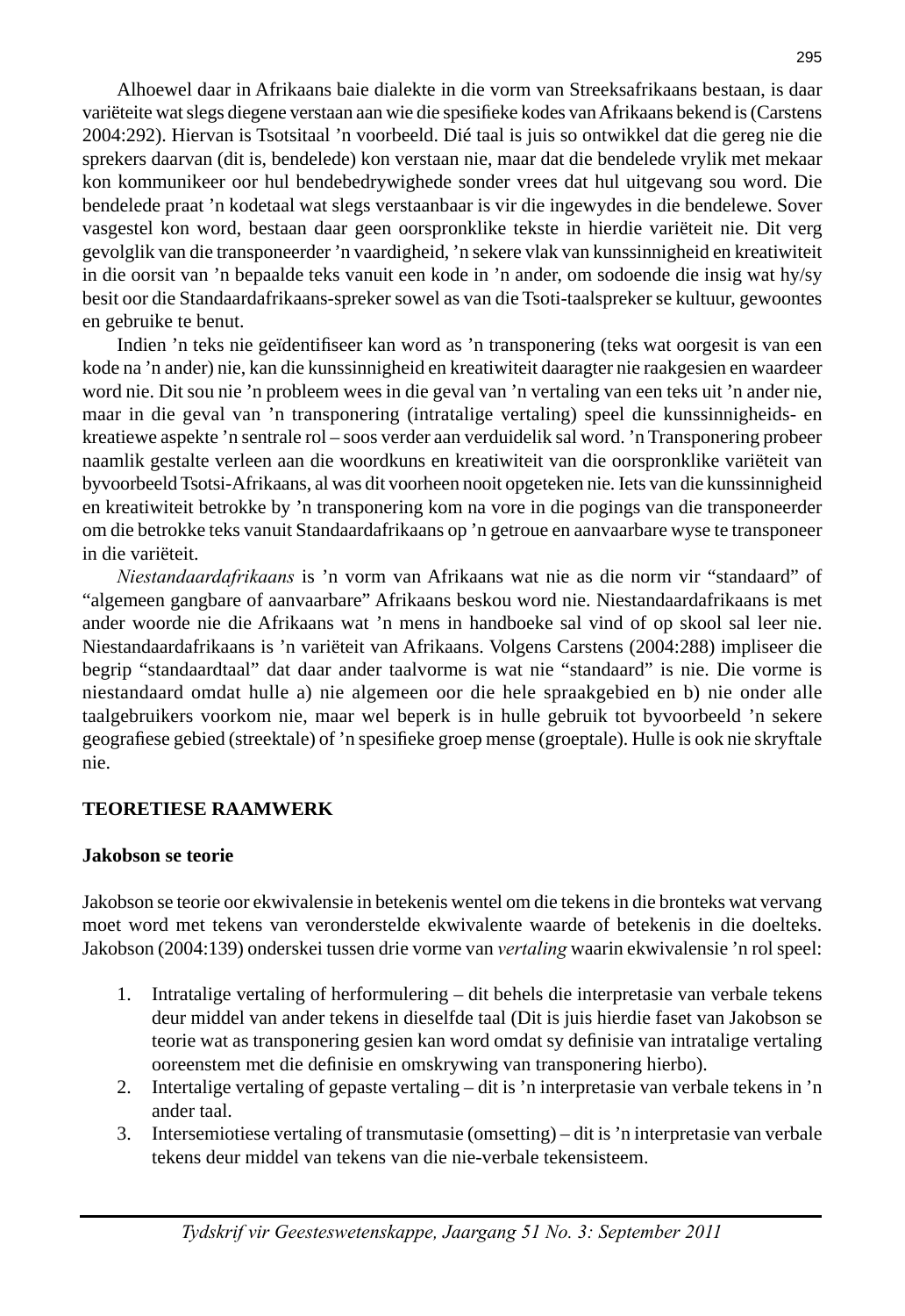Die oorsetting van 'n teks in Standaardafrikaans na een in Niestandaardafrikaans val in die eerste kategorie, naamlik intratalige vertaling. Volgens Jakobson moet daar tydens 'n intratalige oorsettingsproses ekwivalente van verbale tekens of 'n omskrywing van verbale tekens in die brontaal oorgesit word in tekens in die doeltaal (die variasietaal) (Venuti 2004:139). Die kundige transponeerder weet dat daar soms nie in die doeltaal 'n ekwivalent vir 'n woord in die brontaal bestaan nie. Die teken moet dus omskryf word. Hier moet 'n mate van kreatiewe transponering plaasvind. Lukas 10:25 - 37 se opskrif lees byvoorbeeld in Standaardafrikaans *Die Barmhartige Samaritaan*. In Tsotsi-Afrikaans moet die term "barmhartige" omskryf word om die ekwivalent in die teikentaal te bereik omdat daar nie 'n ekwivalente kode daarvoor in Tsotsi-Afrikaans bestaan wat in een woord weergegee kan word nie. *Barmhartige* word dus omskryf as: *die Tsotsi wat gakalaa het ve die mri wat ampertjies zalti was.*

 Kultuurverskille en -gebruike moet in ag geneem word by 'n oorsetting om te verhoed dat vooroordeel teen die doeltaalgebruiker na vore kom. Die transponeerder moet deeglike agtergrondkennis van albei variante van die taal, sowel bron- as doeltaal, hê en albei met selfvertroue kan gebruik. Die boodskap uit die brontaal moet gekodifiseer word in die doeltaal en daarna versend word. Jakobson vervolg deur te sê dat die vertaal- of transponeerwerk twee ekwivalente boodskappe in twee verskillende kodes behels; die kuns om tekens te (her)interpreteer na ander tekens in dieselfde sisteem word hier vereis (Venuti 2004:139). Die doel van die transponeerder is om die godsdienstige en etiese betekenis van die bronteks op juiste wyse (dog sonder benadeling van die kreatiewe en die kunssinnige), soos die brontaalskrywer dit bedoel het, na die doeltaal oor te dra. Om dit doeltreffend te kan doen, moet by intratalige vertaling veral die volgende drie vlakke in aanmerking geneem word: a) die linguistiese, b) die leefwêreld- en c) die religieuse vlak. Die volgende voorbeeld in Tsotsi-taal illustreer hierdie proses:

- a) Die linguistiese vlak moet in ag geneem word soos blyk uit Lukas  $10:25 37$  (die verhaal van die Barmhartige Samaritaan):
	- Die woordeskat verskil. Die woord *kyk* in Standaardafrikaans is *notch* in Tsotsi-Afrikaans.
	- Die uitspraak verskil, bv. *jy* in Standaardafrikaans word [*djə*] in Tsotsi-Afrikaans.
	- Die sintaksis is eenvoudiger, bv. Wat staan in die wet van Moses geskrywe? word *Hoet Mosas gawietie?* in Tsotsi-Afrikaans.
- b) Die leefwêreldvlak van die fiktiewe spreker van die omgangstaal moet in ag geneem word. 'n Transponeerder moet deeglike kennis dra van albei leefwêrelde waarin gewerk word. Die teks word geplaas teen die agtergrond en die omgewing van die verteller van die verhaal (Du Plessis 2007). Die transponeerder moet na ekwivalente soek wat in die leefwêreld van die Tsotsi-Afrikaanssprekende dieselfde sal beteken as wat dit vir die Standaardafrikaans-verteller van die Barmhartige Samaritaan beteken het (en bes moontlik vir die verteller van die oorspronklike verhaal, 'n Griekssprekende Jood, die evangelis Lukas). As daar in die Standaardafrikaanse weergawe van Jesus se verhaal gepraat word van, byvoorbeeld die pad van *Jerusalem* na *Jerigo*, word dit in die Tsotsi-weergawe die pad van *Jozi* of *TJ* na *Sophiatown* (*Kofifi*). Die persoon in die Bybelse verhaal was op pad vanaf Jerusalem na Jerigo. Jerusalem was 'n groot stad en die tempel in Jerusalem het gedien as 'n sentrale plek van aanbidding. Jerusalem was die sentrale plek vir die bring van offerandes en die offer van goedere. Jerusalem was die hoofsetel waar mense bymekaar gekom het vir gebed, om te gesels asook om te studeer. Jerusalem kan dus gesien word as die hoofstad waar besigheid gedoen is (*New Media Bible*). In die wêreld van die Tsotsi is die reisiger op pad vanaf Johannesburg – Jozi of TJ (die hoofstad waar besigheid, van enige aard, gedoen word) – (Molamu 2004:48) na Sophiatown, ook genoem Kofifi (Molamu 2004:53).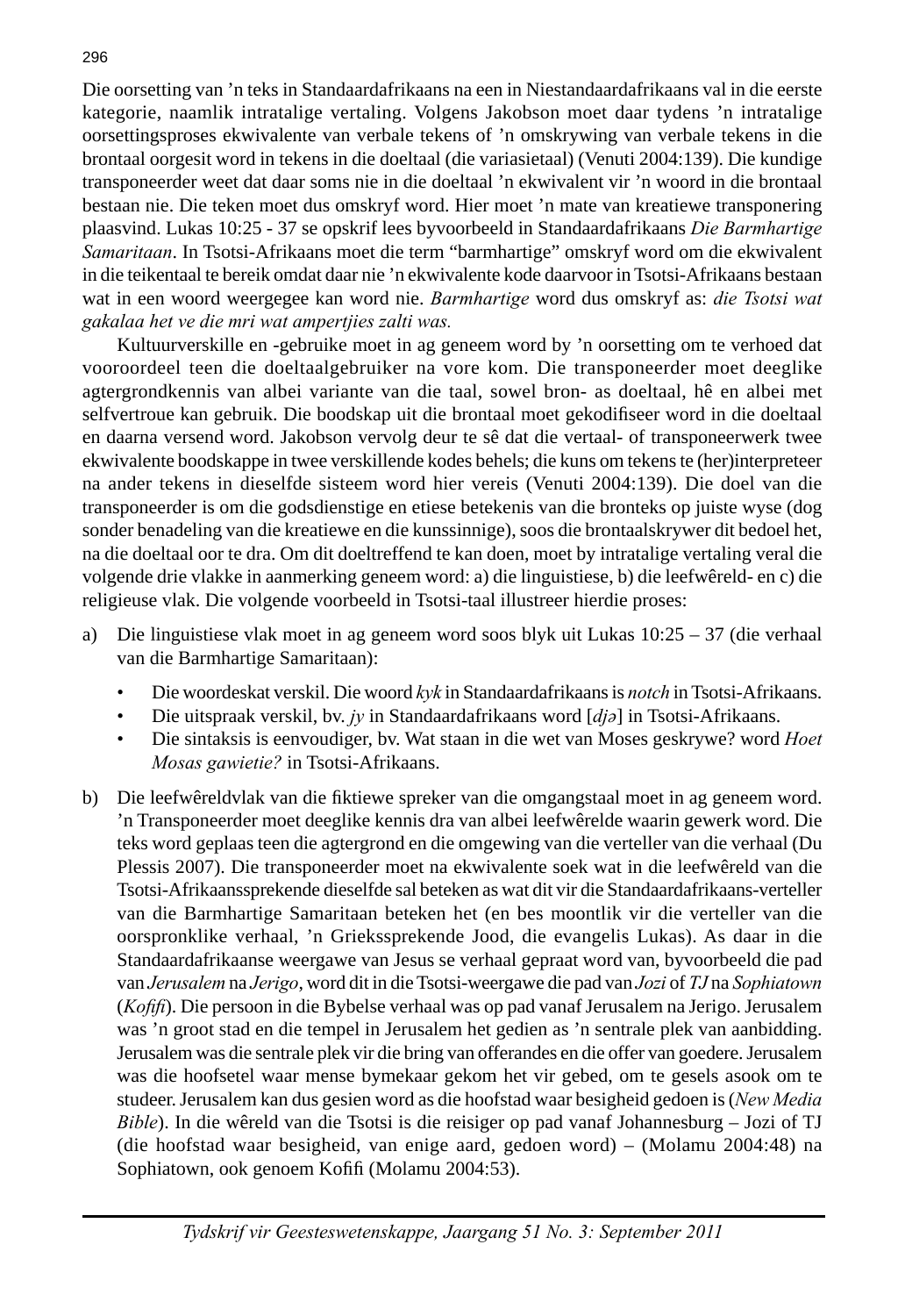c) Die religieuse vlak van die standaardtaalspreker asook die niestandaardtaalspreker moet ook in ag geneem word. Die nadruk val by transponering op die godsdienstige en etiese betekenis van ou waarhede in 'n nuwe ervaringsomgewing en nie noodwendig op die teologies-tegniese aspekte van Bybelvertaling nie:

 In this functional view of translation, any notion of equivalence between a source text and a target text is subordinate to the *skopos*, or purpose which the target text is intended to fulfil. (Mason 2008:32)

In die transponering van 'n Bybelteks met die doel dat die Tsotsi's dit kan geniet, maar tog ook die konteks en boodskap verstaan, moet die godsdienstige en etiese betekenis van die teks behoue bly. Dieselfde drie beginsels van naasteliefde moet uit die gelykenis na vore kom in die doeltaal. Die godsdienstig-etiese boodskap word egter verskillend gekodifi seer. In die oorspronklike Griekse verhaal (wat Jesus by monde van die Griekssprekende evangelis vertel het) is dit op 'n bepaalde manier gekodifiseer; daarna is dit geherkodifiseer in die (veronderstelde akkurate, tegnies getroue) vertaling na Standaardafrikaans. Dan weer in die meer *kreatiewe* transponering (deur byvoorbeeld taalkundiges en digters) na Tsotsi-Afrikaans. In Jesus se geval was die religieuse konteks dié van Griekssprekende Jode in die destydse Palestina, waar Samaritane as sosiaal-minderwaardige mense gesien is, mense met wie ordentlike mense eintlik nie meng nie (Reinhartz 2000:1). Die eerste lesers was intiem met hierdie konteks bekend. By Standaardafrikaanse Bybellesers is daar wel bewustheid van die minderwaardige sosiale status waaronder die Samaritane gely het, maar daar is nie meer besondere of intieme kennis van Samaritane en hulle sosiale status nie – kennis van die Samaritaan en sy lot bestaan slegs in die konteks van Bybelkennis. Die Samaritaan en sy sosiale status is nog verder verwyder van die leefwêreld van die Tsotsi; tog as lid van 'n verwarde, sosiaal en kultureel verwerpte mensegroep, 'n lid van 'n vervolgde bende, kan die Tsotsi bes moontlik goeie begrip vir die Samaritaan en sy lot hê (vgl. Molamu 2004: xx).

 Die godsdienstig-etiese betekenis van die Jesus-verhaal van die Barmhartige Samaritaan het behoue gebly ondanks die oorsetting daarvan in 'n ander kode. Die betekenis van die Jesus-verhaal (uit brontaal Standaardafrikaans, byvoorbeeld) is gekodifiseer voordat dit versend is, en die betekenis daarvan is geïnterpreteer na ander tekens (Tsotsi-Afrikaans) in dieselfde sisteem (Afrikaans). Die bedoeling is om die betekenis op juiste dog kreatiewe wyse na die doeltaal oor te dra.

## **Du Plessis se beskouing**

Volgens mededeling van Du Plessis (2007) vra lesers van sy Griekwa-Psalms dikwels of dit opgetekende gedigte of vertalings is wat tradisioneel onder die Griekwas voorkom. Hy is van oordeel dat dit oorspronklike gedigte is. Streng gesproke is Du Plessis se Griekwa-verse nie vertalings nie, maar eerder transponerings, omdat daar nie met die bronteks (in Hebreeus of Grieks) gewerk is nie. Du Plessis het deurgaans met meer as een Bybelvertaling as die bronteks gewerk – Afrikaanse sowel as Nederlandse en Engelse vertalings. In die transponering was dit vir Du Plessis belangrik om nie die Bybelse betekenis te verander nie. Daarom het hy ook 'n studie van kommentare en Bybelverklarings bly maak.

 Du Plessis (2007) meen dat die Griekwa-Psalms veral op drie vlakke 'n transponering is: op taal-, geografiese en godsdienstige vlak.

(a) Op taalvlak beteken transponering van die taal eenvoudig dat die transponeerder die bronteks oorsit in die dialek van, in hierdie geval, die Griekwas. Volgens Du Plessis is dié Afrikaans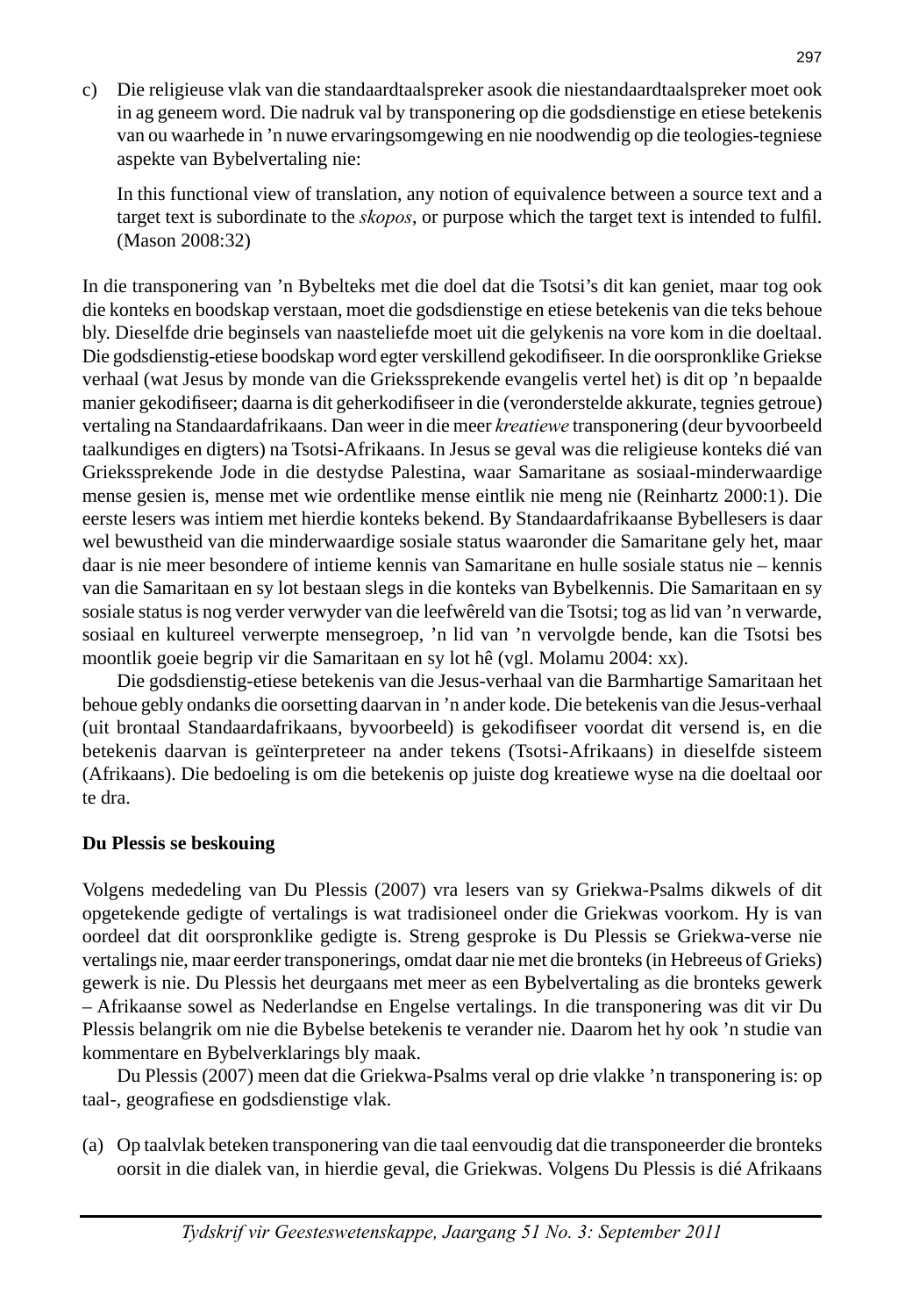in 'n sekere sin 'n abstraksie omdat jy verskillende moedertaalsprekers se Afrikaans konstrueer sodat dit in die bundel neerslag vind as die Griekwa-Afrikaans van 'n fiktiewe verteller. Vervolgens beteken dit nie dat alle Griekwas Afrikaans presies so praat nie. Die Griekwaverse is juis 'n abstraksie omdat die transponeerder 'n spreker van Griekwa-Afrikaans tot stand bring wat dit so sou *kon* praat. Hierdie proses verg kreatiwiteit van die transponeerder. Du Plessis beklemtoon die belang dat die taal wat gebruik word in die monde van segsmense kan bestaan.

- (b) Du Plessis deel verder mee dat op geografiese vlak die omgewing van die Bybel omgesit word in die omgewing van die verteller in die bundel. As Dawid byvoorbeeld van die berg Sion praat, word dit 'n sandduin in die bundel, 'n olyfboom word 'n kameeldoring en die dal tussen die Bybelse berge word in die bundel die strate tussen die duine. Ook hierdie proses verg 'n bepaalde vlak van kunssinnigheid en kreatiwiteit van die transponeerder.
- (c) Op godsdienstige (religieuse) vlak word die tweestryd van die Psalms in die bundel: Heil teenoor onheil, God teenoor bose, Goed teenoor kwaad die tweestryd tussen God as Heil en die *beerlou* en die waterslang as onheil (Du Plessis 2007). Die pes of die vyand van die Psalms word die hitte, die droogte of die wind van die bundel.

Du Plessis (2007) meen dat hierdie verskillende vlakke van transponering daartoe lei dat daar in die poëtiese oorsetting nuwe metafore tot stand kom. Digterlike tegnieke bring 'n nuwe teks tot stand, 'n nuwe ervaringsomgewing van ou waarhede. Volgens hom (Du Plessis 2007) is dit hierdie kombinasie van oud en nuut, van bekend en onbekend waarin die sukses van sy transponerings geleë is. Hierdie kombinasie van oud en nuut, van bekend en onbekend maak moontlikhede oop, maar behou die ou waarheid. Dit Afrikaniseer en vereenvoudig, herskep en maak op 'n ander manier toeganklik.

 Transponering is dus inderdaad meer as vertaling. 'n Nuwe teks word geskep, dus is kreatiwiteit 'n vereiste element. Die transponeerder moet 'n teks skep wat nog nie vantevore opgeteken is nie, maar wel deur die gebruiker van die variëteit van die taal verstaan word. Uit die aard van die saak is dié Afrikaans dan in sekere sin 'n abstraksie omdat jy verskillende moedertaalsprekers se Afrikaans konstrueer sodat dit in die teks eintlik neerslag vind as die Griekwa-Afrikaans van 'n fi ktiewe verteller. Daarom beteken dit nie dat alle Griekwas of slegs Griekwas Afrikaans presies so praat nie. Dit is 'n abstraksie omdat jy 'n spreker van Griekwa-Afrikaans skep wat dit so sou kon praat. Dit bly egter belangrik dat die taal wat wel gebruik word, inderdaad in die monde van segsmense bestaan.

# **TRANSPONERING AS KREATIEWE KUNSVORM**

Die oorsetting van 'n Bybelteks in Niestandaardafrikaans is dus, soos aangetoon, eerder 'n transponering as 'n blote kliniese vertaling, aanpassing of blote oorsetting, aangesien dit rekening hou met die tegniese, kreatiwiteits- en kunssinnigheidsaspekte van die genre. 'n Voorbeeld is die transponerings van Psalm 121 in Griekwa-Afrikaans en Matteus 10: 34-39 in Tsotsi-Afrikaans.

 Om te illustreer tot welke mate transponering 'n kreatiewe kunsvorm is, het die outeur van hierdie artikel die volgende transponering van Lukas 10:25-37 (Bybel in Praktyk 1996) in Tsotsitaal gedoen. Vir dié doel is die volgende gedoen:3

3

Om dieper insig in die lewe en bestaan van die Tsotsi te verkry, is o.a. Don Materra, 'n Tsotsi-bendeleier in Sophiatown, se "Memory is the weapon" (1987) geraadpleeg.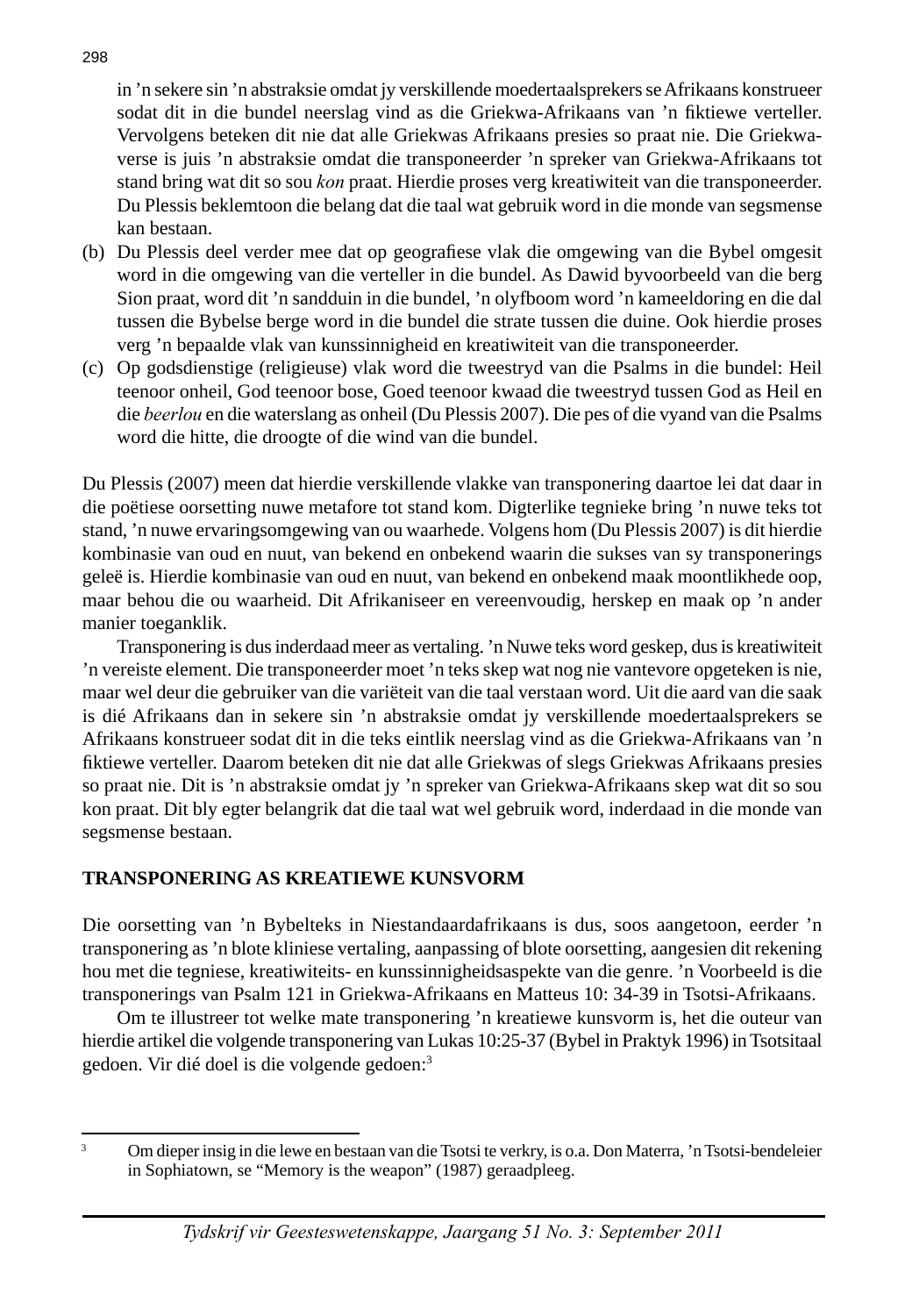# **TABEL 1:** Kodering van Lukas 10:25-37 uit Standaardafrikaans in Tsotsi-Afrikaans: kontekstuele aspekte

Die Barmhartige Samaritaan Die Tsotsi wat gakalaa het ve die mri wat ampertjies zalti was.

| Die Samaritaan:<br>In die tyd van Jesus, het die meeste Jode Samaritane<br>verag om die volgende redes: (1) baie van hulle het<br>die Romeinse leefstyl nagevolg en het die wette van<br>Moses geïgnoreer; (2) diegene wat die Samaritaanse<br>godsdiens en tradisies nagevolg het, het die feit, dat<br>God teenwoordig was tussen die mense in Jeru-<br>salem, verwerp en die Jode verag, (3) Jode was die<br>regstreekse afstammelinge van Abraham, en die<br>Samaritane was 'n "bastervolk" wat ontstaan het<br>toe die Jode uit die noordelike ryk weggevoer is in<br>ballingskap, en die agtergeblewe Jode met ander<br>volke getrou het. Die wetgeleerde sou dus maklik<br>aanvaar dat die Samaritaan nie maklik reg sou<br>optree nie. Dit was duidelik dat daar by hom geen<br>liefde was nie, en dit was, so het hy vroeër erken, | Die Tsotsi:<br>Die woord tsotsi kom, as jy enige Sesotho-spreker<br>sou vra, van die Sesotho-infinitief ho tsotsa (om by<br>misdaad betrokke te raak) af, maar dit herinner ook<br>sterk aan die woord wat in die Ngunitale vir om te<br>steel gebruik word: uku tshontsha. ('n Tsotsi in jou<br>taal, p.2)<br>Die Tsotsi was 'n veelbesproke figuur. Volgens die<br>verhaal van Don Materra was Tsotsi's glad nie op die<br>godsdienstige ingestel nie. Hulle het slegs daarin<br>belanggestel om hul eie belange te bevredig en dit het<br>glad nie saak gemaak wat hulle moes doen om dit te<br>bereik nie. Hulle het in bendes gefunksioneer en almal<br>rondom hulle het hul gevrees omdat hulle selfs<br>gemoor het om hul sogenaamde "regte" te bekom.<br>Hulle het dus die omstanders deur vrees gemanipuleer |
|---------------------------------------------------------------------------------------------------------------------------------------------------------------------------------------------------------------------------------------------------------------------------------------------------------------------------------------------------------------------------------------------------------------------------------------------------------------------------------------------------------------------------------------------------------------------------------------------------------------------------------------------------------------------------------------------------------------------------------------------------------------------------------------------------------------------------------------------|-----------------------------------------------------------------------------------------------------------------------------------------------------------------------------------------------------------------------------------------------------------------------------------------------------------------------------------------------------------------------------------------------------------------------------------------------------------------------------------------------------------------------------------------------------------------------------------------------------------------------------------------------------------------------------------------------------------------------------------------------------------------------------------------------------------------------|
| 'n vereiste van die wet. (New Media Bible)<br>Die pad:<br>Die man in die Bybelse verhaal was op pad vanaf<br>Jerusalem na Jerigo. Jerusalem was 'n groot stad<br>en die tempel in Jerusalem het gedien as 'n sentrale<br>plek vir aanbidding. Dit het ook gedien as die                                                                                                                                                                                                                                                                                                                                                                                                                                                                                                                                                                     | en is deur diegene met sosiale status verag.<br>Die pad:<br>In die wêreld van die Tsotsi sal die reisiger op pad<br>wees vanaf Johannesburg, Jozi of TJ, die hoofstad<br>waar besigheid, van enige aard, gedoen is (Molamu<br>2004:48) na Sophiatown of Kofifi (Molamu                                                                                                                                                                                                                                                                                                                                                                                                                                                                                                                                                |
| sentrale plek vir die bring van offerandes en die<br>offer van goedere. Jerusalem was ook die hoofsetel<br>waar mense bymekaar gekom het vir gebed,<br>bymekaar gekom het om net te gesels asook vir die<br>uitsluitlike doel om te studeer. Jerusalem kan dus<br>gesien word as die hoofstad waar besigheid, wat<br>ook al die aard van die besigheid was, gedoen is.<br>(New Media Bible)                                                                                                                                                                                                                                                                                                                                                                                                                                                 | $200:53$ ).                                                                                                                                                                                                                                                                                                                                                                                                                                                                                                                                                                                                                                                                                                                                                                                                           |
| Die priester:<br>Priesters was godsdienstige beamptes wat in<br>menigte godsdienste tydens die eerste dekade n.C.<br>gevind is. In Israel was priesters Joodse godsdiens-<br>tige beamptes wat in die tempel in Jerusalem diens<br>gedoen het. Die priester wat ons in hierdie verhaal<br>vind, is so 'n priester. (New Media Bible)                                                                                                                                                                                                                                                                                                                                                                                                                                                                                                        | <b>Trevor Huddleston:</b><br>Hy is gebore in Bedford in die Verenigde Koninkryk<br>in 1913. As jong man sluit hy aan by die Community<br>of Resurrection, 'n kloosterlike gemeenskap binne<br>die Kerk van Engeland. Hy kom in Suid-Afrika aan<br>in 1943 en is aangestel as Priest-in-Charge van die<br>Community Mission wat deel uitgemaak het van<br>die Church of Christ in Sophiatown. In 1949 word<br>hy aangestel as die superintendent van die St Peter's<br>School. Hy is ook genoem Jerrie. (Molamu 2004:107)                                                                                                                                                                                                                                                                                              |
| Die Leviet:<br>Leviete het saam met die priesters as godsdienstige<br>leiers opgetree in die Joodse tempels van Jerusalem.<br>Die Leviete het bekend gestaan as geëerde en<br>gerespekteerde lede van die godsdienstige organi-<br>sasie van die Jodedom in die tyd van die verhaal.<br>(New Media Bible)                                                                                                                                                                                                                                                                                                                                                                                                                                                                                                                                   | Impi:<br>Die term verwys na die lede van die Salvation Army<br>in Western Native Township. (Molamu 2004:45)                                                                                                                                                                                                                                                                                                                                                                                                                                                                                                                                                                                                                                                                                                           |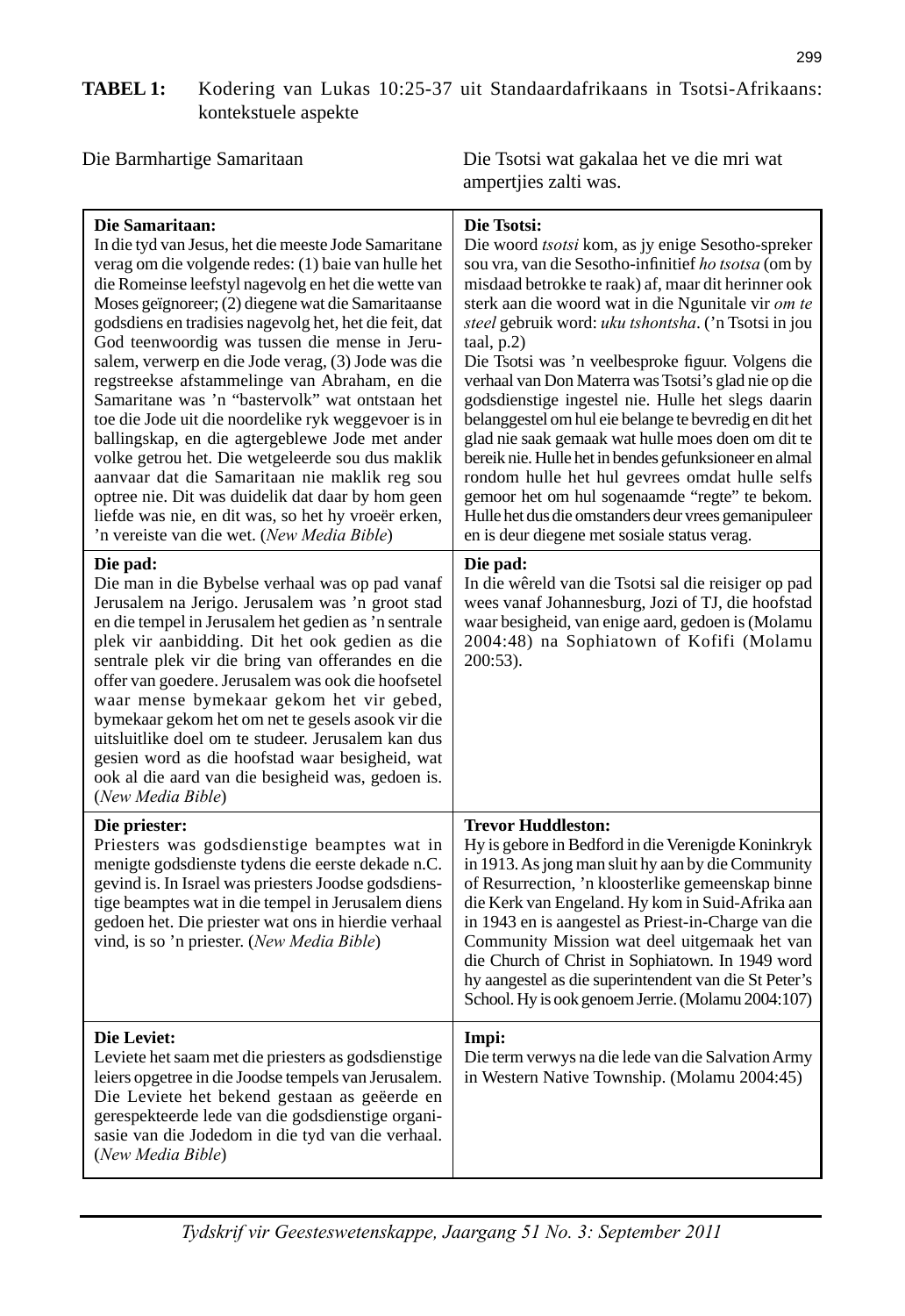| Die rydier:<br>Donkies (Luk. 19: 35) is hoofsaaklik gebruik as<br>rydiere in die tyd waarin die verhaal afspeel.                                                                                                                                                                                                                                                                                                                                                                                                                                       | Die bounie:<br>'n Fiets is deur individue gebruik om van een plek<br>na 'n ander te reis. Mense wat veral vanaf<br>Johannesburg na Sophiatown gereis het, kon nie<br>motors of huurmotors bekostig nie en het daarom<br>van fietse gebruik gemaak.                                                                                                                                                                                                           |
|--------------------------------------------------------------------------------------------------------------------------------------------------------------------------------------------------------------------------------------------------------------------------------------------------------------------------------------------------------------------------------------------------------------------------------------------------------------------------------------------------------------------------------------------------------|--------------------------------------------------------------------------------------------------------------------------------------------------------------------------------------------------------------------------------------------------------------------------------------------------------------------------------------------------------------------------------------------------------------------------------------------------------------|
| Die herberg:<br>Die herberg waarna in hierdie verhaal verwys word,<br>beteken dis 'n publieke plek wat in die moderne tyd<br>vergelyk kan word met 'n hotel. In hierdie verhaal<br>kan "herberg" na 'n paar moontlikhede verwys. Dit<br>kan verwys na 'n plek waar 'n individu vir die nag<br>op die grond slaap of 'n kamer in iemand se huis<br>wat naby die hoofpad geleë is. Dit kan ook verwys<br>na 'n publieke gebou wat slaapplek en kos verskaf<br>teen 'n vaste tarief. (New Media Bible)                                                    | <b>AB Xuma:</b><br>Dit was die naam van 'n mediese dokter wat in die<br>Verenigde State van Amerika opleiding ontvang het<br>asook in die Verenigde Koninkryk. Hy was 'n<br>bekende en ook die president van die African<br>National Congress en die voorsitter van die Western<br>Areas Anti-Expropriation en Proper Housing<br>Komitee. Sy huis was 'n bekende landmerk in<br>Sophiatown. Hy was bekend as "klevaas" of "die<br>mogter". (Molamu 2004:117) |
| Die twee muntstukke:<br>Die Samaritaan gee aan die herbergier twee munt-<br>stukke. Hierdie muntstukke moet die beseerde man<br>se verblyf, kos en versorging betaal. (Luk 10:35)<br>Lukas noem hierdie muntstukke <b>denaria</b> . In Jesus<br>se dae was 'n denarius gelykstaande aan die bedrag<br>wat 'n werker vir 'n dag se werk verdien het. Hierdie<br>twee muntstukke gee leidrade aan die aanhoorder<br>van die verhaal sodat die medelye wat die<br>Samaritaan aan die vreemde reisiger betoon het,<br>verstaan kan word. (New Media Bible) | <b>Twee dollies:</b><br>'n Muntstuk wat oorspronklik twee sjielings en 'n<br>sikspens werd was.                                                                                                                                                                                                                                                                                                                                                              |

 **TABEL 2:** Transponering van *Die Barmhartige Samaritaan*

| Die barmhartige Samaritaan |                                                                                                                                                        | Die Tsotsi wat gakalaa het ve die mri wat<br>ampertjies zalti was.                                                                                                      |
|----------------------------|--------------------------------------------------------------------------------------------------------------------------------------------------------|-------------------------------------------------------------------------------------------------------------------------------------------------------------------------|
| 25                         | Daar was 'n wetgeleerde wat aan Jesus 'n<br>strikvraag wou stel. Hy staan toe op en vra:<br>"Meneer, wat moet ek doen om die ewige lewe<br>te verkry?" | Da kom 'n ene majieta wat Die Laaitie va God wou<br>dekoit en hy vra: "Kgosi, ek staan drie-kop wat<br>moet ekke mission om ve allie jares wat jaai en kom<br>te lewe?" |
| 26                         | Jesus sê vir hom: "Wat staan in die wet van<br>Moses geskrywe? Wat lees jy daar?"                                                                      | Die Laaitie van God spin hom toe: "Hoet Mosas<br>gawietie? Wat notch div da?"                                                                                           |
| 27                         | Hy antwoord: "Jy moet die Here jou God liefhê<br>met jou hele hart en jou hele verstand, en jou<br>naaste soos jouself."                               | Hy choon hom: "Djy moet ve Kgosi liefhet met djou<br>hele inbors en djou hele brains en djou bra sos djou<br>eie."                                                      |
| 28                         | "Jy het reg geantwoord," sê Jesus vir hom.<br>"Doen dit en jy sal die lewe verkry."                                                                    | "Div sê hom reg," spin die Laaitie va God hom. "<br>Ga nou en mak so en djy sal ve alle jares wat jaai<br>en kom lewe."                                                 |
| 29                         | Maar die wetgeleerde wou homself handhaaf<br>en vra vir Jesus: "En wie is my naaste?"                                                                  | Ma die majieta clever hom en vra die Laaitie va<br>God: "Nou hoe sal ek wiet wies my bra?"                                                                              |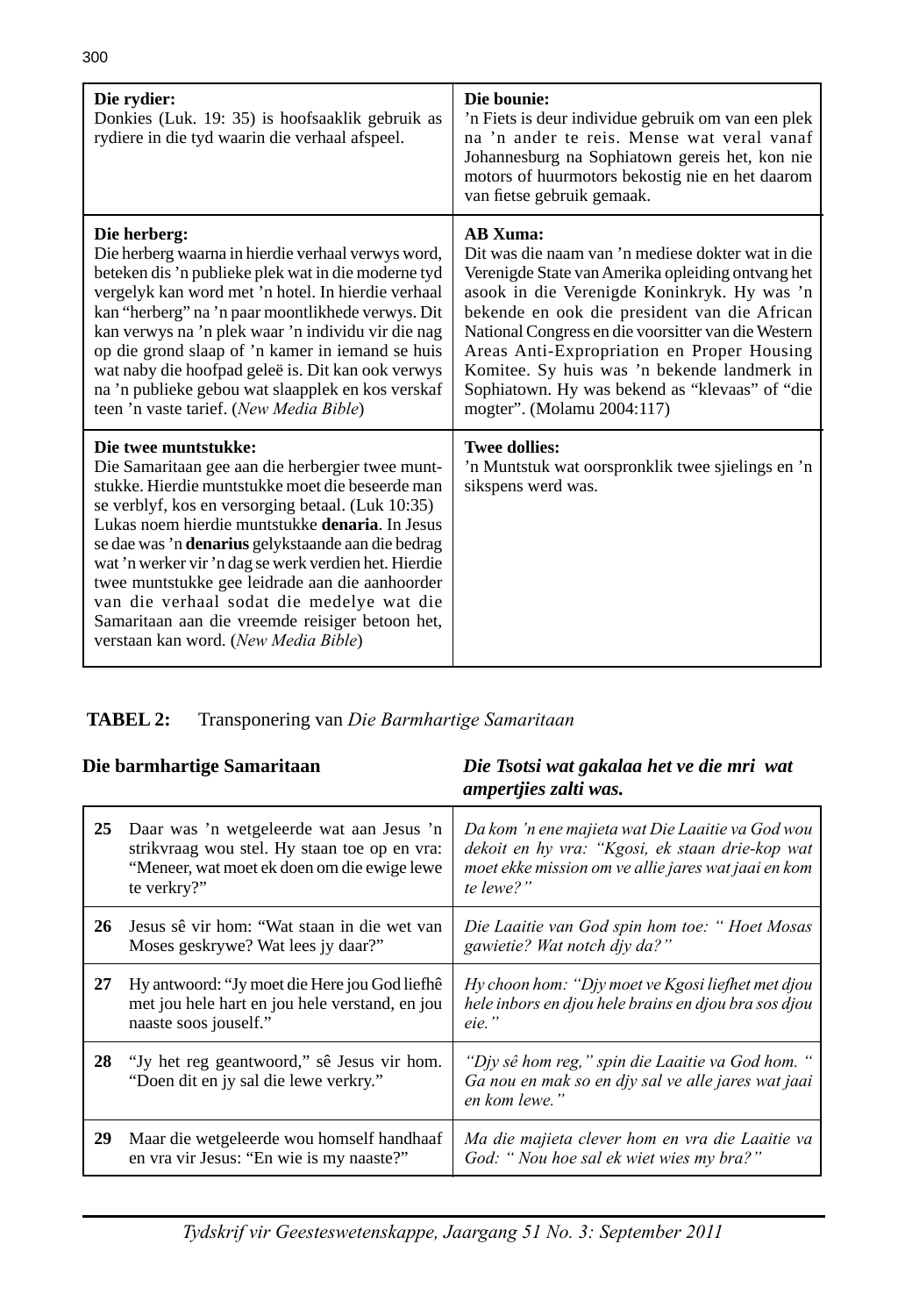| 30 | Jesus gaan toe nader daarop in deur te sê: "Toe<br>'n man eenmaal op pad was van Jerusalem af<br>na Jerigo toe, het rowers hom aangeval. Hulle<br>het hom kaal uitgetrek en hom geslaan dat hy<br>halfdood bly lê, en toe padgegee.<br>Dit gebeur toe dat daar 'n priester met daardie<br>pad langs kom, en toe hy hom sien, gaan hy<br>ver langs verby. | Die Laaitie va God het hom mi da galosi en hy<br>wietie hom mooitjies die ndabas: "Once upon a time<br>op Sheila's day het Johnny come lately padlangs<br>gechaile van TJ na Kofifi. Hy't ni gaweti, ma da by<br>die corner het die Valtures ve hom galoer. Hulle<br>was bad zorries. Toe hy wee goggle toe dindel hulle<br>hom en hulle zing hom en giel hom. Hy't gaskree:<br>"Cut my yt!" en gaskwiel, ma hulle het hom gieliek<br>gachoke en gachoonara en al sy goete en tjieng<br>gatswi. Di coppers hulle wasi eens close om hulle<br>te bangle. Die Valtures het hom gadindel en wou<br>hom kisdrik en sharp-shoot dak gamaak. Hulle't<br>hom ball-one galos ve zalti.Die son was gieliek hot.<br>Dit was nie lank nie, toe prrr Trevor Huddleston<br>da langs. Ma toe hy hom notch, delela hy. En march. |
|----|----------------------------------------------------------------------------------------------------------------------------------------------------------------------------------------------------------------------------------------------------------------------------------------------------------------------------------------------------------|-------------------------------------------------------------------------------------------------------------------------------------------------------------------------------------------------------------------------------------------------------------------------------------------------------------------------------------------------------------------------------------------------------------------------------------------------------------------------------------------------------------------------------------------------------------------------------------------------------------------------------------------------------------------------------------------------------------------------------------------------------------------------------------------------------------------|
| 32 | Net so het daar ook 'n Leviet by die plek<br>gekom, en toe hy hom sien, gaan hy ook ver<br>langs verby.                                                                                                                                                                                                                                                  | Die time heti lank gapedistri toe tlheri Impi da veby.<br>Hy shiya maboza hom en hy't ok die es om<br>gapedistri.                                                                                                                                                                                                                                                                                                                                                                                                                                                                                                                                                                                                                                                                                                 |
| 33 | Maar 'n Samaritaan wat op reis was, het op<br>hom afgekom, en toe hy hom sien, het hy hom<br>innig jammer gekry.                                                                                                                                                                                                                                         | Ma toe prrr da a tsotsi wat ok gechaile het va TJ<br>na Kofifi. Hy June-july toe hy hom notch, en hy<br>kalaa ve hom. Hy't hom gaboost.                                                                                                                                                                                                                                                                                                                                                                                                                                                                                                                                                                                                                                                                           |
| 34 | Hy het na hom toe gegaan, sy wonde met olie<br>en wyn behandel en hulle verbind. Toe het hy<br>hom op sy rydier gehelp en hom na 'n herberg<br>toe geneem en hom daar verder versorg.                                                                                                                                                                    | Die tsotsi march na hom en splash sy doempies met<br>panis en skokiaan. Hy skeur sy Ivy League om sy<br>doempies te tune. Hy boost hom op sy bounie en<br>khera hom na AB Xuma lat hy agter hom kan notch.                                                                                                                                                                                                                                                                                                                                                                                                                                                                                                                                                                                                        |
| 35 | Die volgende dag haal hy twee muntstukke uit<br>en gee dit aan die eienaar van die herberg en<br>sê: "Sorg vir hom, en as jy meer onkoste met<br>hom het, sal ek jou betaal wanneer ek hierlangs<br>terugkom."                                                                                                                                           | Hy boost twee dollies en chee ve AB Xuma en wietie:<br>"Sablief, lat hy phola hie. Maak reg sy doempies.<br>Chee ve hom cruel zos, gounies, mbatata en drapes.<br>Lat die mogter en sgaqamabande hom notch tot<br>hy's mca. As die dollies short, stru'sgod, ek sal<br>miering as ek wee hielangs march." Toe tlherie hy.                                                                                                                                                                                                                                                                                                                                                                                                                                                                                         |
| 36 | "Wie van hierdie drie is volgens jou die naaste<br>van hom wat onder die rowers verval het?"                                                                                                                                                                                                                                                             | Die Laaitie van God wietie: "Wie van die drie mri's<br>is die mri wat ampertjies zalti was se bra?"                                                                                                                                                                                                                                                                                                                                                                                                                                                                                                                                                                                                                                                                                                               |
| 37 | Die wetgeleerde antwoord: "Die man wat aan<br>hom medelye bewys het."Toe sê Jesus vir hom:<br>"Gaan maak jy ook so."                                                                                                                                                                                                                                     | Die majieta wietie: "Die mri wat gakalaa het ve die<br>mri wat ampertjies zalti was. "Die Laaitie van God<br>wietie toe ve hom: "Pedestri en maak djy ôk so."                                                                                                                                                                                                                                                                                                                                                                                                                                                                                                                                                                                                                                                     |

## **BESPREKING**

Tsotsitaal is duidelik op Afrikaans gebou. Daar word soms na Tsotsitaal verwys as gebroke Afrikaans:

 In our street dialect, we violated every known grammatical construction. The result was a fairly fluid set of morphological and syntactical rules that govern Tsotsitaal. It is the breaking of the rules that has made Tsotsitaal such a fascinating sociological and linguistic phenomenon. Molamu (2004:xxv)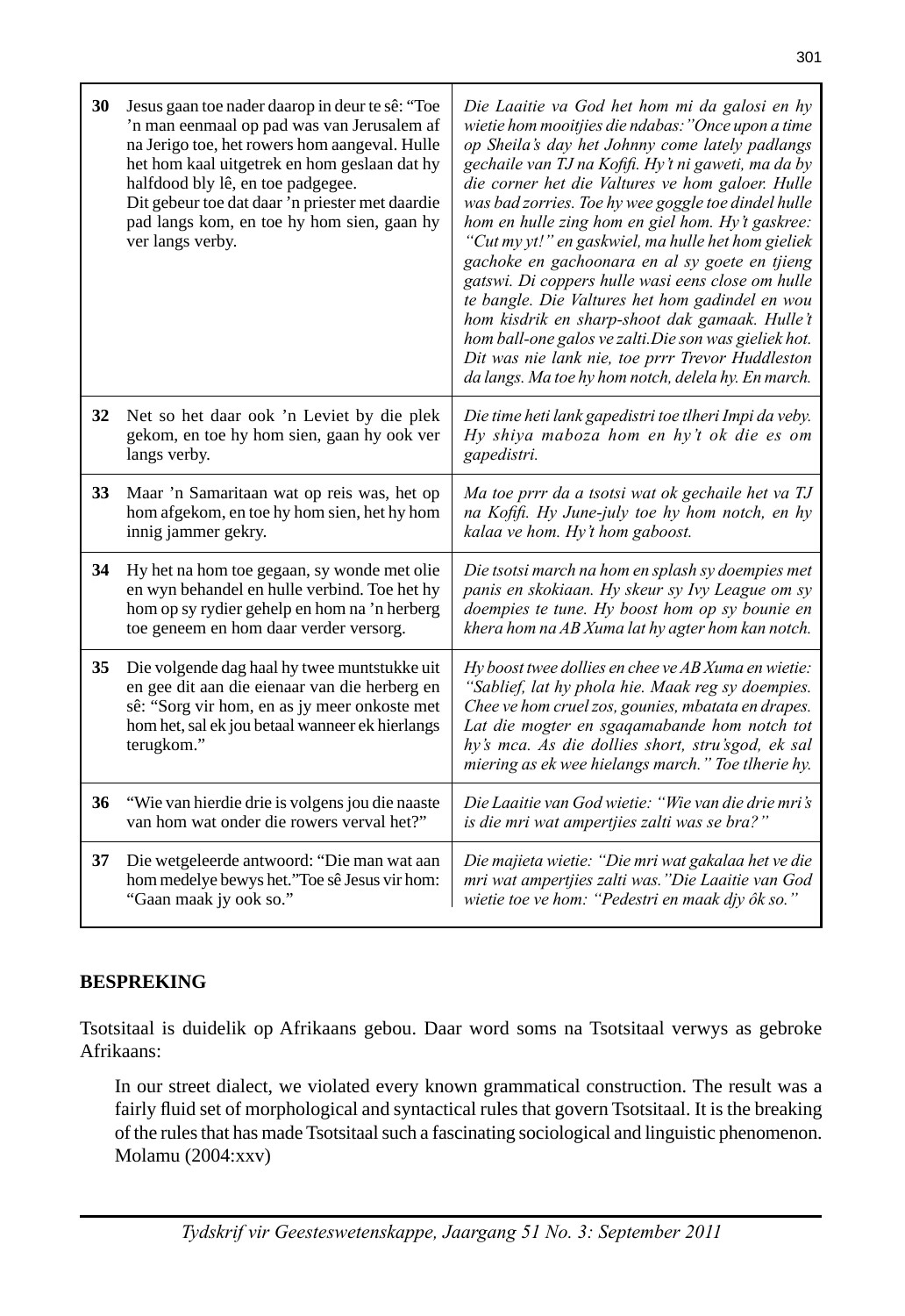Dié woorde is in die proses dikwels herdefi nieer, herkonstrueer en herrangskik om by die *lingua franca* aan te sluit wat verskillende woorde, frases en uitdrukkings van verskillende tale aangeneem het om 'n eie unieke kodetaal te vorm (Molamu 2004:xxv).

In Tsoti-Afrikaans bestaan daar geen definitiewe sintaktiese vorm nie. Dit verg dus vaardigheid om die woorde/dialoog natuurlik te laat klink en die woordeskat van Standaardafrikaans na die taalgebruik van die Tsotsi-spreker te verplaas (Molamu 2004:xxv).

 Voorgaande transponering in Tsotsi-Afrikaans het sekere aantoonbare kuns-, kunstegniese en kreatiewe vaardighede geverg. Aangesien daar in die eerste plek geen oorspronklike opgetekende tekste in Tsotsi-Afrikaans bestaan nie, was daar geen bestaande tekste waaraan die uitdrukkings en taalvermoë van so 'n fiktiewe spreker gemeet kon word nie. Kreatiwiteit is geverg om die taal natuurlik te laat vloei in die fiktiewe Tsotsi se mond. Omdat 'n teks in Tsotsi-Afrikaans aan die leser insae in die Tsotsi se leefwêreld en godsdienstige beskouing moet gee, moes hierdie aspekte aandag kry. Omdat die Tsotsi nie 'n kerkganger is of godsdienstig georiënteerd is nie, was dit moeilik om die Tsotsi se leefwêreld by die Samaritaan se leefwêreld uit te bring. Omdat die Tsotsi bekend is met geweld en bendebedrywighede maak die aanranding van die man vir die Tsotsi sin. Die medemenslikheid van die goeie Samaritaan maak ook sin binne die konteks van Tsotsi-bestaan waar bendelede na mekaar omsien.

 Dit verg ook kreatiwiteit om ekwivalente vir die standaardweergawe van die Bybelteks in Tsotsi-Afrikaans te vind. Die godsdienstig-etiese essensie van die boodskap, wat daarmee bedoel word, mag nie verlore gaan nie, maar moet aanpas by die Tsotsi se leefwêreld sodat die Tsotsi die boodskap sal verstaan soos wat dit oorspronklik bedoel was. Daarom moes die hoofmomente in Jesus se verhaal op kreatiewe wyse teen die agtergrond van die historiese Bybelse getransponeer word in ekwivalente in die Tsotsi- leefwêreld.

 Die transponering in Tsotsi-Afrikaans het die houdbaarheid van die voorafgaande teoretiese uiteensetting van transponering onderstreep.

#### **GEVOLGTREKKING**

Soos aanvanklik aangedui is, is die ondersoek na die aard en wese van transponering waaroor hier gerapporteer is, gerig deur die uitgangspunt dat die oorsetting van 'n teks (soos 'n Bybelgedeelte) na Niestandaardafrikaans beskou moet word as 'n transponering daarvan. Dit is gevolglik nie 'n akkurate, getroue en presiese vertaling of 'n aanpassing daarvan nie, omdat die term *transponering* erkenning gee aan die kunssinnige- en kreatiwiteitsaspekte van die oorsetting. Hierdie uitgangspunt is vanuit drie gesigspunte benader: vanuit Jakobson se teorie, vanuit Du Plessis se beskouing van transponering en vanuit 'n eie transponering van die outeur waarmee sekere kunssinnige- en kreatiwiteitsbeginsels geïllustreer kon word. Uit hierdie drieledige ondersoek het geblyk dat die uitgangspunt van sulke oorsettings inderdaad transponerings, en nie vertalings, aanpassings of blote oorsettings beteken nie.

#### **BIBLIOGRAFIE**

Babylon Search Translation @ a Clock. 1997-2008. Babylon Ltd. http://www.babylon.com/definition/ transcription/en Datum van toegang: 9 Mei 2008.

Bybel. 1996. *Die Bybel in Praktyk*. Vereeniging: Christelike Uitgewersmaatskappy.

Carstens, WAM. 2004. *Norme vir Afrikaans*. Pretoria: Van Schaik Uitgewers, pp. 37, 281, 288, 290, 292.

Du Plessis, H. 2001. *Innie skylte vannie Jirre.* Pretoria:Lapa Uitgewers.

Du Plessis, H. 2006. *Variasietaalkunde.* Pretoria: Serva Uitgewers.

Du Plesiis, H. 2007. Agterskylte. Mondelinge mededeling aan die outeur. Potchefstroom.